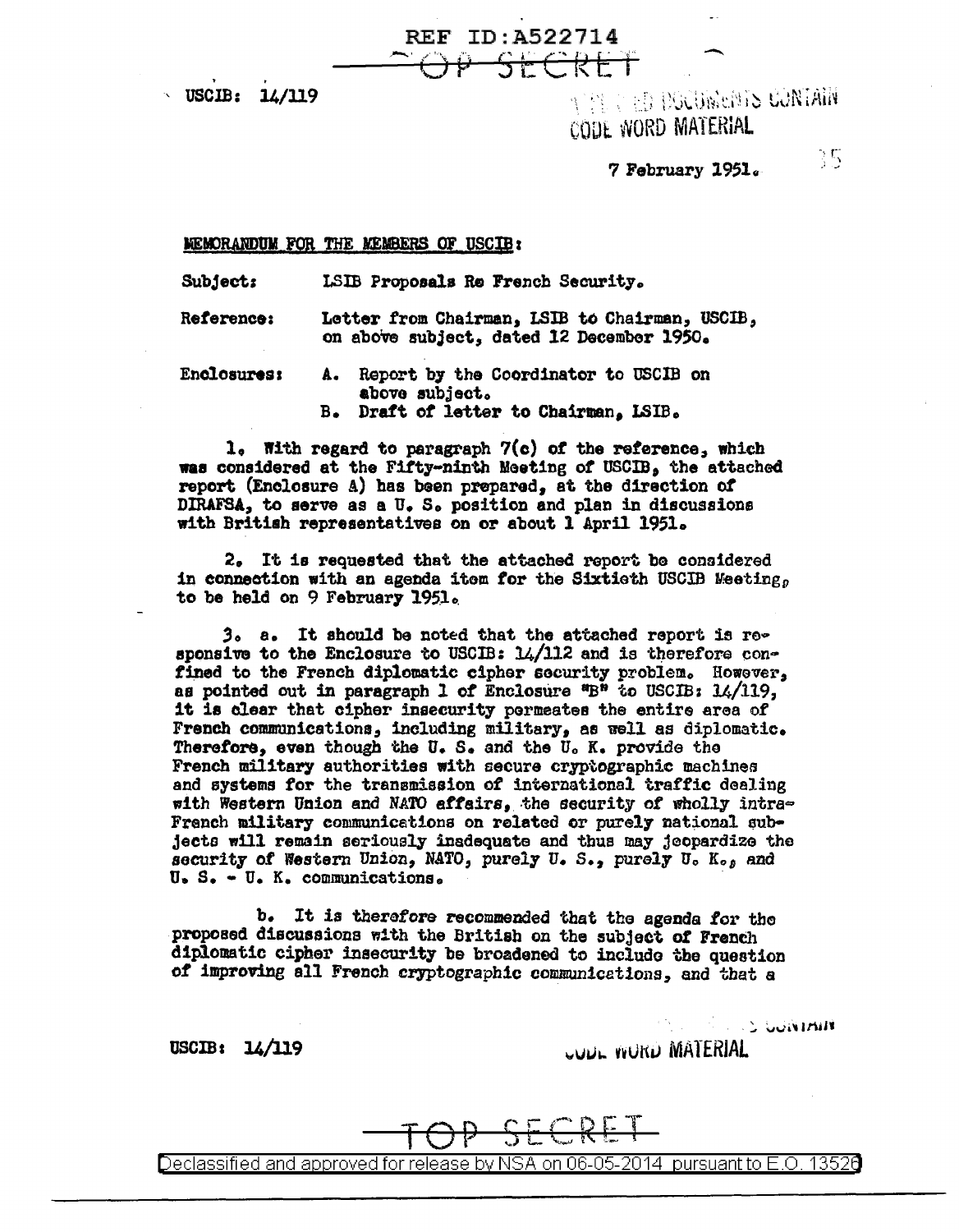

USCIB: 14/119

7 February 1951

ISIB Proposals Re French Security. **Subject:** 

proposal to this effect be made to the Chairman of LSIB. Enclosure "B" is a draft of a letter embodying such a proposal.

Stone  $\sum$ 

EARL E. STONE Rear Admiral, U.S. Navy **USCIB** Coordinator

USCIB: 14/119



 $\overline{2}$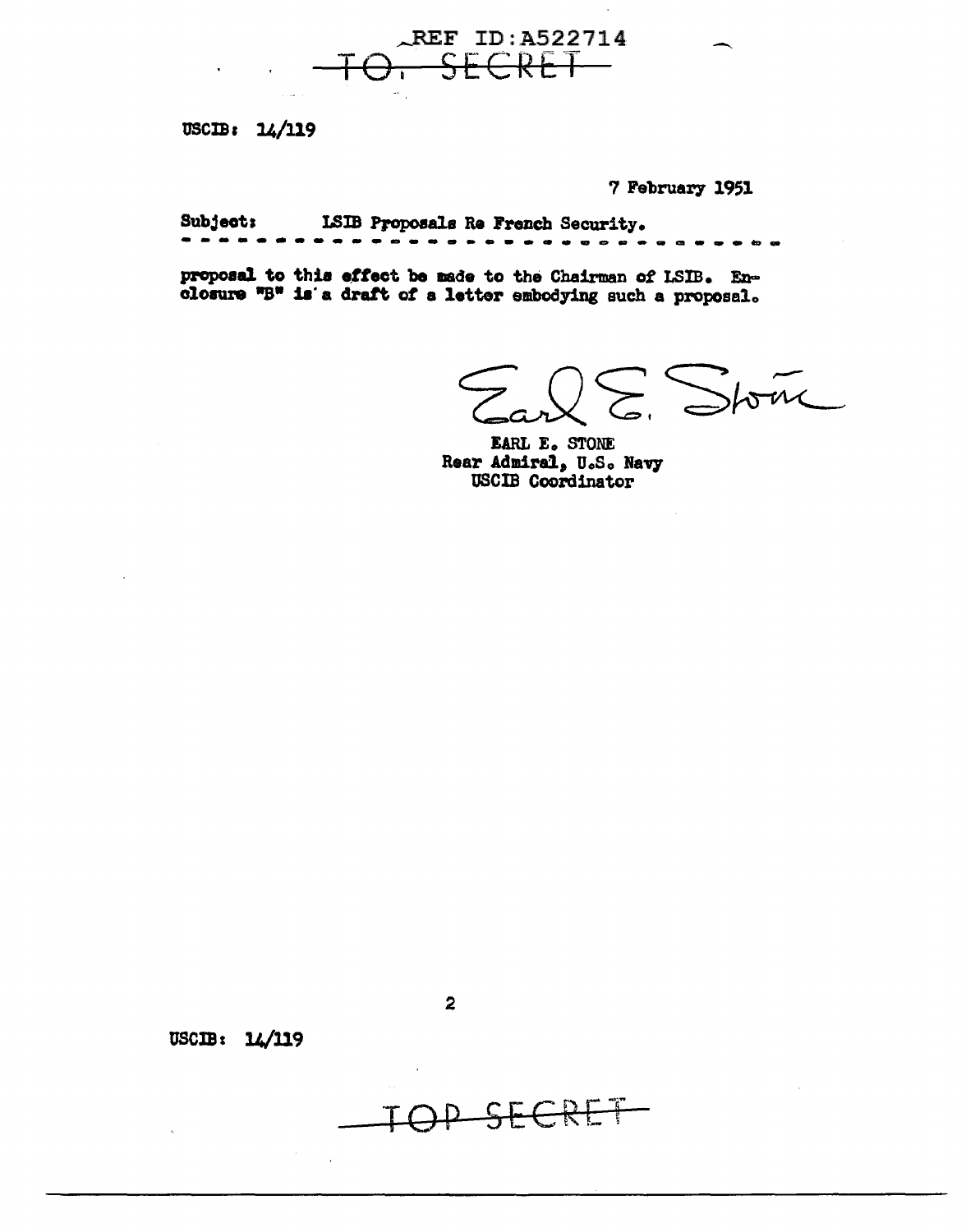REF ID: A522714

5 February 1951

MEMORANDUM FOR THE DIRECTOR, AFSA:

Cooperation with GCHQ in Regard to Action Required Subject: on Insecurity of French Communications.

Reference: Memorandum for AFSA=COT, above subject, 22 January 1951.

Enclosure: Draft of Report by the Coordinator to USCIB on above subject.

The report called for in paragraph 3d of the reference ı. is forwarded herewith.

In the course of its study of the problem, the Ad Roc 2. Committee gave due consideration to the points raised in paragraph 4 of the reference and submits. with regard thereto, the following comments:

(Reference subparagraph 4a.) After consideration  $a_{\alpha}$ of the technical aspects of the communications security practices of other governments with which the U.S. is now allied in NATO, the Committee agreed that the problem, as it concerns the French, was unique and doserving of individual and prompt attention.

(Reference subparagraph 4c.) The Committee con-Ъ. sidered the USCIB decisions to date on this matter, and concluded that they were, and still are, sound from a technical standpoint. Further, it was agreed that the USCIB position, in agreeing to proceed in an effort to overhaul French security through discussions with the British, represents the most logical approach to a solution of the problem. The Committee is of the opinion that positive action is indicated under the circumstances and that the action recommended in the Enclosure is suitable in the premises.

P. FRIEDMAN Chairman, Ad Hoc Committee

SECRET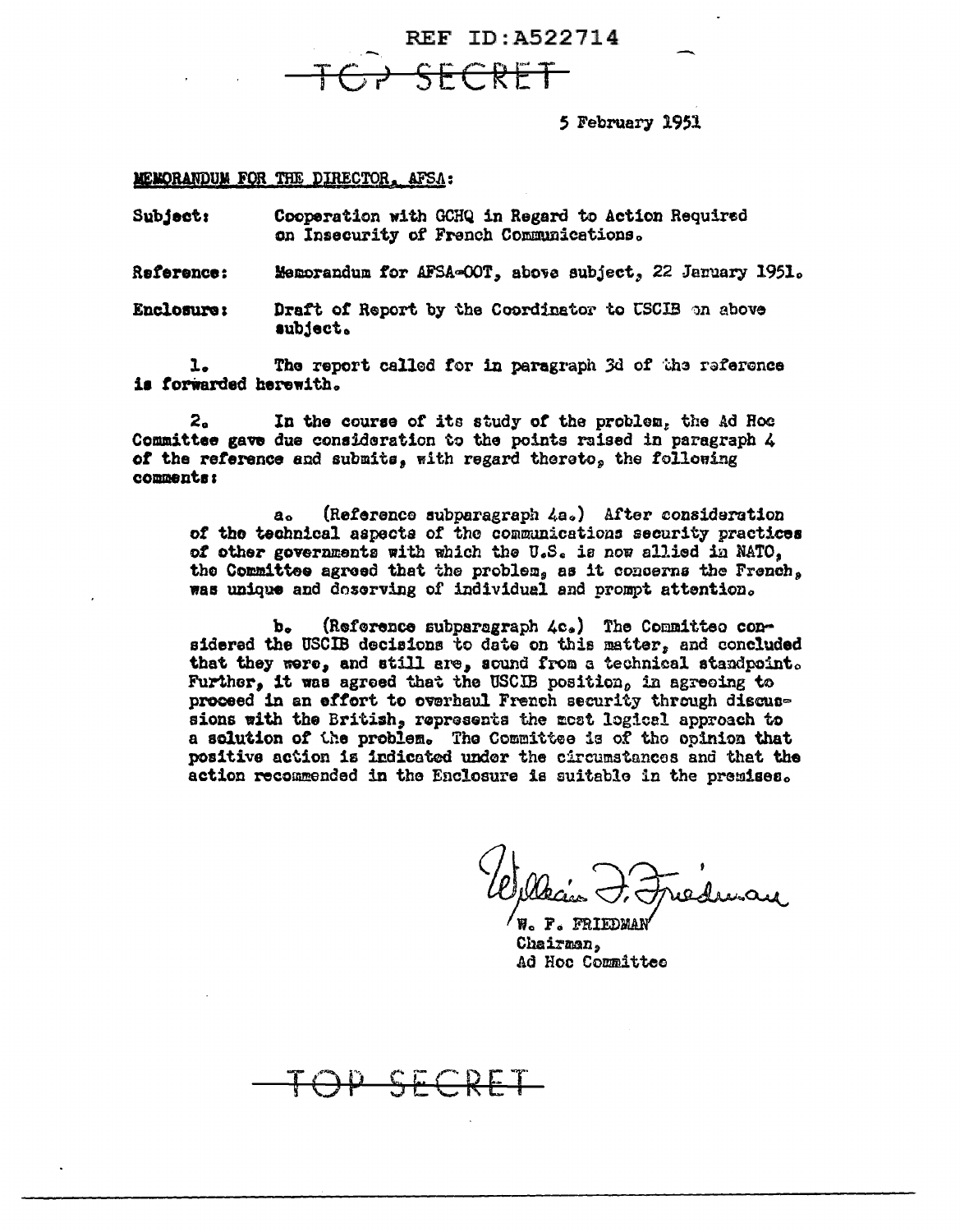**REF ID:A522714** APPENDED DOGUMENTS CONTAIN CODE ! 3D MATERIAL

5 February 1951

### MEWORANDUM FOR THE DIRECTOR, AFSA:

Subject: Cooperation with GCHQ in Regard to Action Required on Insecurity of French Communications.

Memorandum for AFSA-00T, above subject, 22 January 1951. **Reference:** 

**Enclosure:** Draft of Report by the Coordinator to USCIB on above subject.

 $\lambda$ . The report called for in paragraph 3d of the reference is forwarded herewith.

 $z_{\circ}$ In the course of its study of the problem, the Ad Hoc Committee gave due consideration to the points raised in paragraph 4 of the reference and submits, with regard thereto, the following comments:

(Reference subparagraph 4a.) After consideration  $a_{\alpha}$ of the technical aspects of the communications security practices of other governments with which the U.S. is now allied in NATO. the Committee agreed that the problem, as it concerns the French. was unique and deserving of individual and prompt attention.

(Reference subparagraph 4c.) The Committee conъ. sidered the USCIB decisions to date on this matter, and concluded that they were, and still are, sound from a technical standpoint. Further, it was agreed that the USCIB position, in agreeing to proceed in an effort to overhaul French security through discussions with the British, represents the most logical approach to a solution of the problem. The Committee is of the opinion that positive action is indicated under the circumstances and that the action recommended in the Enclosure is suitable in the premises.

W. F. FRIEDEA Chairman. Ad Hoc Committee



APPERIMENT CONTAIN COOK BOARD MARKETAL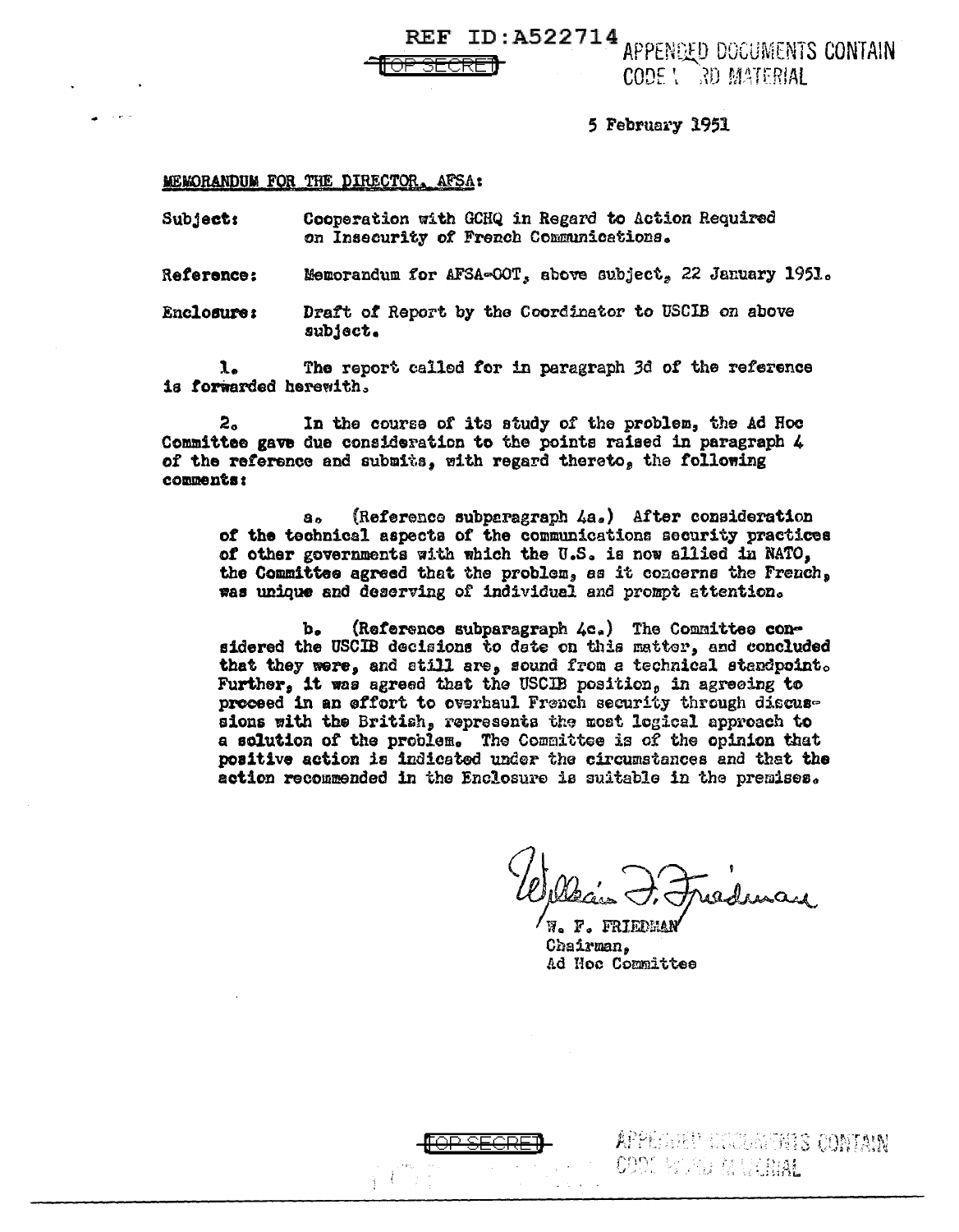**TOP SECRET ACORN** 

### REPORT BY THE COORDINATOR, UNITED STATES COMMUNICATIONS INTELLIGENCE BOARD

to the

UNITED STATES COMMUNICATIONS INTELLIGENCE BOARD

on

COOPERATION WITH GCHQ IN REGARD TO IMPROVING THE SECURITY OF FRENCH COMMUNICATIONS<br>Reference: USCIB 14/112 of 8 January 1951

### THE PROBLEM

1. In preparation for a BRUSA conference on the subject, to examine present French cryptographic procedures, and to formulate a U.S. plan for improvement of the security thereof.

### FACTS BEARING ON THE PROBLEM AND DISCUSSION

2. See Enclosure "B."

### CONCLUSIONS

3. It is concluded that:

This situation can be corrected only by a complete overhaul  $c_{\bullet}$ 

and replacement of the present insecure cryptographic systems by secure EO  $3.3(h)(2)$ systems. PL 86-36/50 USC 3605

d. The importance of denying this source of COMINT to Russia is such that it is in the interest of the United States/

to provide, at least in part, the crypto-

graphic devices essential to security.

e. Negotiations with the French should be conducted in such a manner that

f. Negotiations with the French should, if practicable, be

TOP SECRIT ACORN

 $-1-$ 

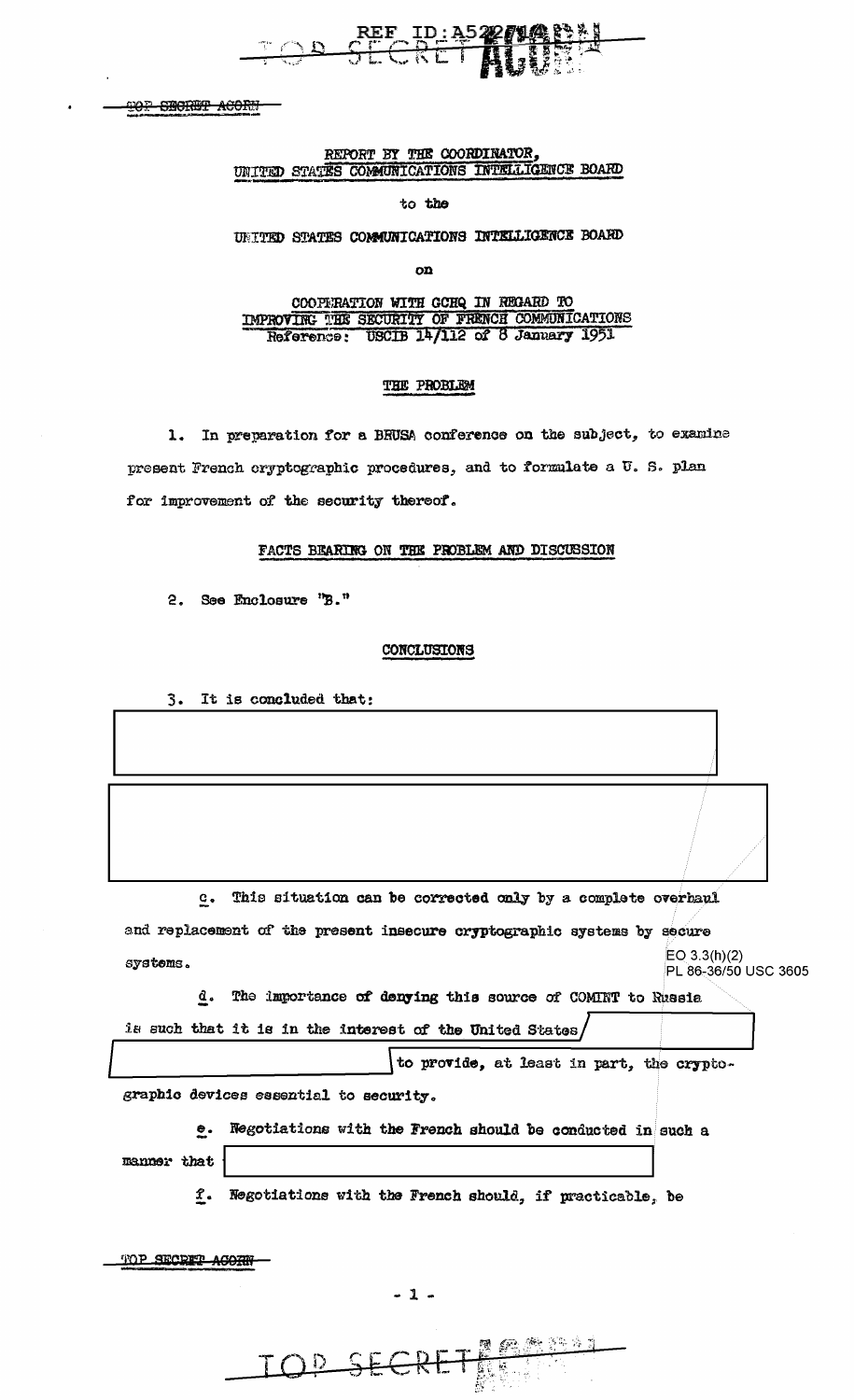

### TOP SECRET ACORN

EO 3.3(h)(2)<br>PL 86-36/50 USC 3605

conducted entirely by the British

g. Negotiations should not be instituted prior to the formation of a secure group within the French Government.

### RECOMMERDATIONS

4. It is recommended that:

a. USCIB note and approve the above conclusions.

b. Approve the cryptographic plan for French diplomatic

communications contained in Enclosure "A."

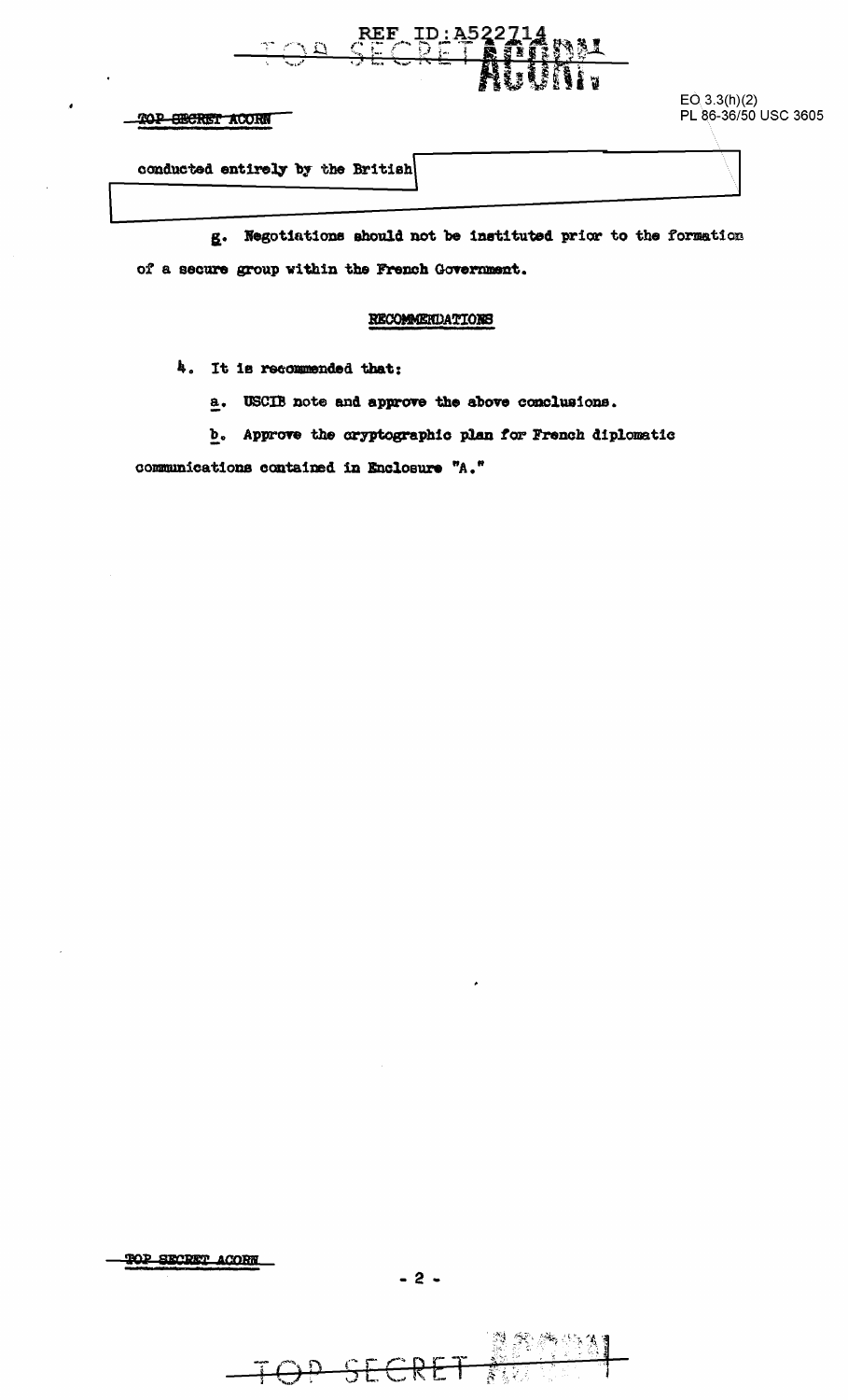### ENCLOSURE "A"

REF ID: A522714

# PLAN FOR IMPROVING THE CRYPTOGRAPHIC SECURITY OF FRENCH DIPLOMATIC COMMUNICATIONS

1. The proposal presented herein for ensuring the security of French diplomatic communications considers that the various French diplomatic posts should be subdivided into three categories:

a. Category I: A small group of locations which handle the most critical information, such as Paris, London, and Washington.

b. Category II: All capitals not included in a. plus a selected group of important cities whose communications frequently include information of considerable intelligence value.

c. Category III: All other diplomatic posts.

2. The systems recommended, respectively, for the three categories listed above are:

a. For Category I: The Combined Cipher Machine with Simplex keys. The word Simplex is used to mean a procedure whereby each message has its own rotor arrangement and alignment provided by means of a special key list. The lists are prepared for point-to-point use so that each station can read only those messages specifically addressed to it. For the exceptional cases of multiple-address messages, a multiple holder key list is provided. A one-time pad system should be provided as an emergency stand-by in this category.

b. For Category II: The M-209 with special settings used to encipher messages set up in a literal code. The code book used should be a new book specically designed for this sole purpose. Each holder in this category should be provided with three distinct systems: one for use solely with Paris, one for use laterally on a limited regional basis, and one for use laterally on a world wide basis.

o. For Category III: Present French systems would continue to be used.

3. The stations in each category will be included as holders in the categories below them.

 $-3 -$ 

TOP SECRET ACORM

Enclosure "A"

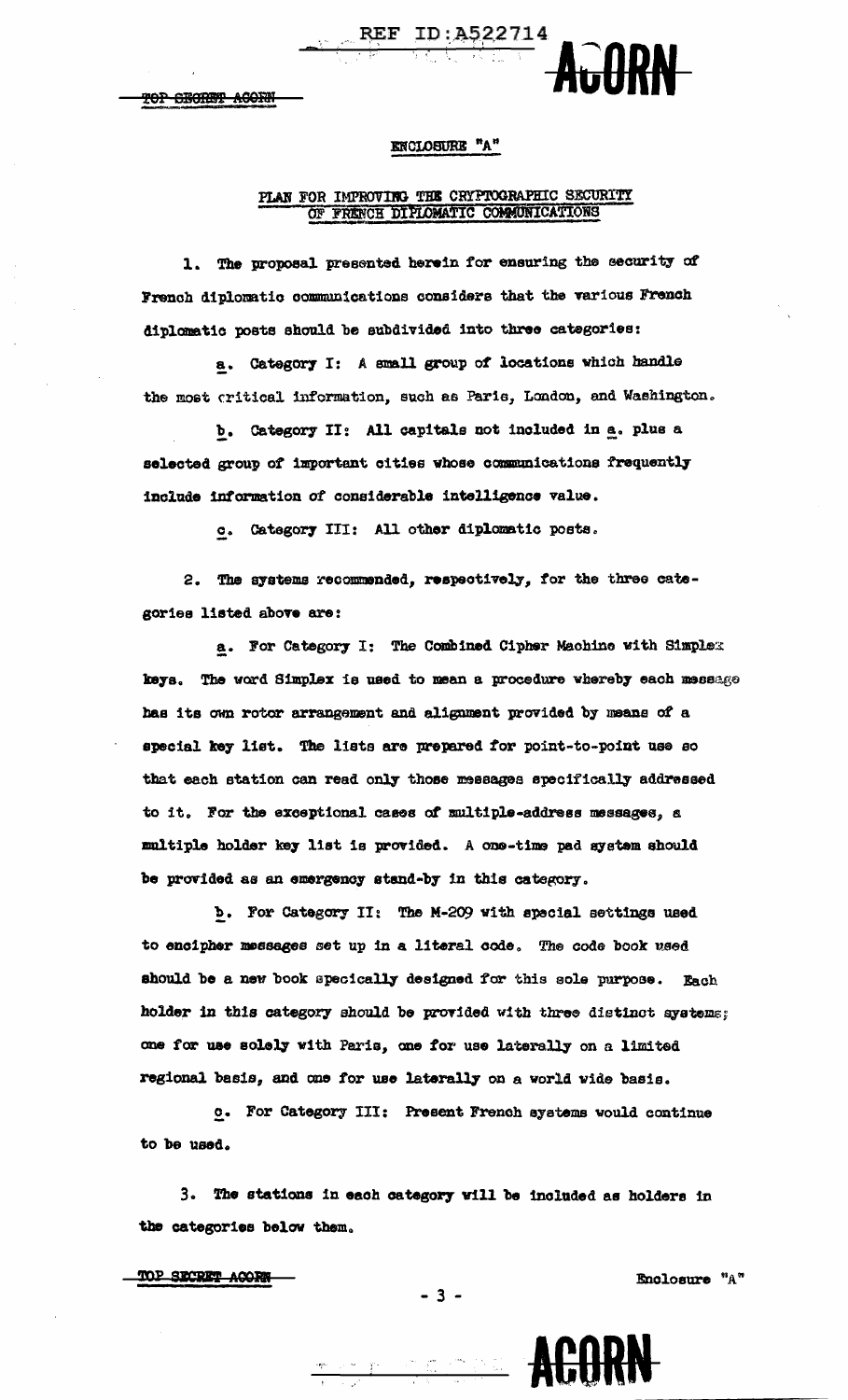TOP SECRET ACORN

4. The merit of these proposals is the provision of a fairly high degree of security for French diplomatic communications, together with a minimum disclosure to the French of systems and ideas with which they are not already familiar. For the transmission of international traffic dealing with Western Union and NATO affairs, they have been provided with TYPRX machines and they are presently using a Simplex procedure with these machines in the highest echelons of NATO; the Combined Cipher Machine is also being offered to them, as well as to other MATO signatories, for NATO communications; French Army, Navy, and Air Force parsonnel are familiar with and have some copies of the M-209, so that they have experience in the preparation of M-209 settings and can instruct French diplomatic officials in the use of the M-209.

 $\sim$  REF ID: A52271

5. The localization introduced by Simplex procedures in Category I and by special or area settings in Category II has a double advantage. First, it increases the cryptosecurity generally; and secondly, if there should be an instance of penetration by the Russians which grants access to cryptographic information, the dangers resulting from such penetration are confine to the single cryptonet involved. This results in minimizing the consequent loss of information.

6. Adequate training in the new systems will be greatly simplified as a result of the already-existing familiarity with them.

7. The establishment of appropriate communications security procedures will be facilitated by the issue of JANAP 122(B) (the U.S. Joint Manual on Communications Security), which is presently under consideration for use in connection with NATO cryptographic systems.

TOP SECRET ACORN

Enclosure "A"

机直接板 人名罗马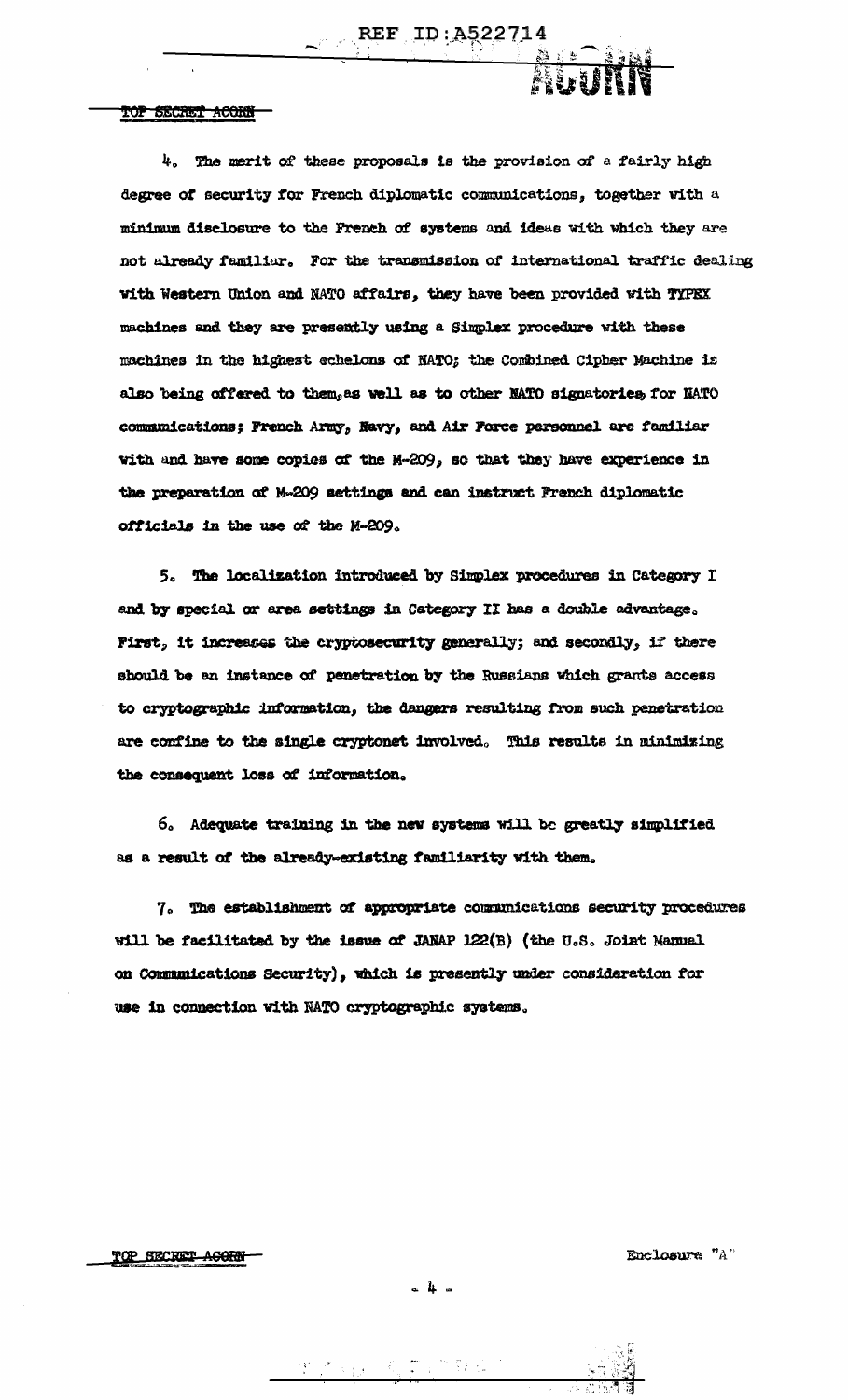

**TOP SECRET ACORN-**

 $\alpha$  and  $\alpha$ 

### ENCLOSURE "B"

### FACTS BEARING ON THE PROBLEM AND DISCUSSION

EO 3.3(h)(2)<br>PL\86-36/50 USC 3605

2. From an over-all consideration it is concluded that if the French diplomatic cryptographic systems are to be improved it would be necessary to:

a. Replace the current French diplomatic systems with secure systems for use in all important diplomatic posts.

b. Provide adequate training in the new systems for French cryptographic personnel.

c. Establish appropriate communications security procedures in the French Foreign Office.

d. Maintain careful technical supervision over the French diplomatic communications.

TOP SECRET AC-

Enclosure "B"

 $\overline{\phantom{a}}$ 

 $\mathcal{C}^{\mathcal{L}}$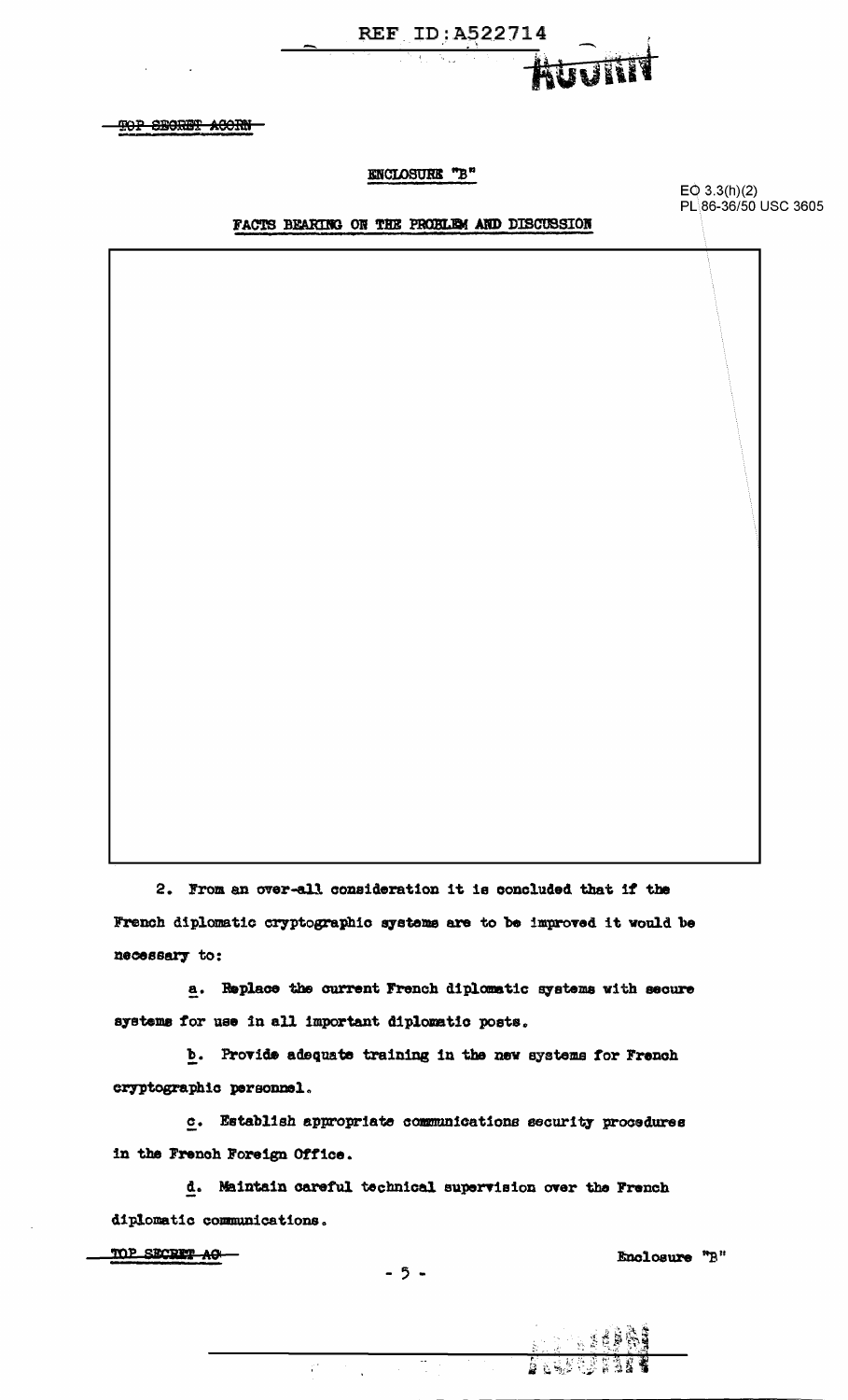REF ID: A522714

FRS MIN

### TOP STORET ACORD

 $\mathbf{k}_\bullet$ 

3. In regard to the current French diplomatic systems, it is concluded that observed French cryptographic practices in system design and distribution provide direct evidence that the present cryptographic organization does not possess the necessary oryptanalytic appreciation to insure provision of systems affording adequate cryptographic security, or, if it does possess the requisite knowledge, the information is not being applied or properly employed. It is also concluded that, except as regards infrequently used one-time pad systems, none of the French diplomatic cryptographic systems possesses sufficient inherent security to permit its improvement to a point where it may be considered acceptable. It is therefore necessary to discard the current systems and replace them with other systems based on better cryptographic principles.

show a lack of appreciation by the French Foreign Office of the importance of even the elementary principles of communications security. Therefore, able technical assistance from outside the French diplomatic cryptographic service is deemed essential for the success of any communication security program.  $EO 3.3(h)(2)$ 

PL 86-36/50 USC 3605

5. In view of the foregoing, it is concluded that a complete "housecleaning" of the French diplomatic cryptographic service would be necessary. This would involve not only informing the French that their present diplomatic systems are considered insecure but also establishing a basis on which the French would be provided with appropriate technical assistance to enable them to reorganize their cryptographic service to insure secure handling of communications.

**EXAMPLE OF SECRETARY OF SECRETARY AND SECRETARY AND RESIDENCE** 

TOP SECRET ACORS-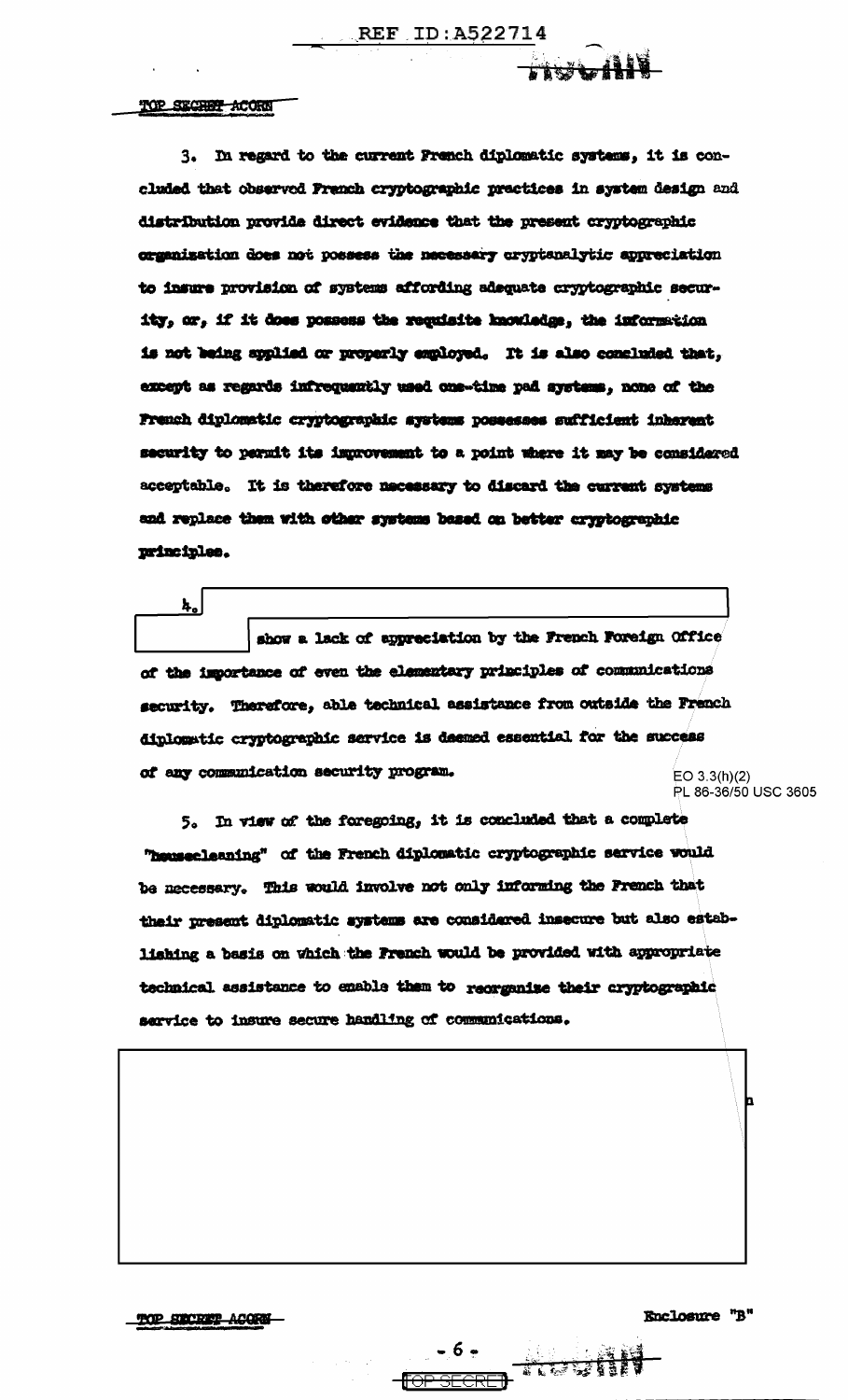

 $EO(3.3(h)(2)$ PL 86-36/50 USC 3605

### TOP SECRET ACORN

necessary to provide the French

7. The British in the past have had many contacts with the French cryptologists. It appears advantageous that, if the French are approached on this matter, it be done unilaterally and initially by the British. Such a course of action would present additional advantages in that  $(a)$ it would be unnecessary to disclose the fact or

and (b) it would limit the number of technicians who would contact the French, and consequently become known to them.  $E[O(3.3(h)(2)]$ PL 86-36/50 USC 3605

8. The possibility of Russian penetration of the French foreign service cannot be ignored. Penetration may be either complete or partial, and may extend into either the sources of information or into the cryptographic service. Complete penetration of either type would make totally ineffective any plan for improving cryptographic security.

*Without denying inform*ation to the Russians. Therefore, before any steps are taken, there must be reasonable assurance that there exist secure groups in the French Foreign Office and the office which controls the cryptologic service. In addition to this, the plan proposed should provide the maximum possible protection against the effects of partial penetration of either type.

9. Ons-time pad systems would provide the necessary security but it does not appear feasible to recommend such a solution. The cumbersome operational characteristics of such systems and the labor required to prepare the pads in the required quantity would probably make a proposal of this kind unacceptable to the French. Likewise, the provvision of modern secure machine systems in the required numbers would

TOP SHORET ACORN

Enclosure "B"

**BEER CONSTRUCT** 

 $-7-$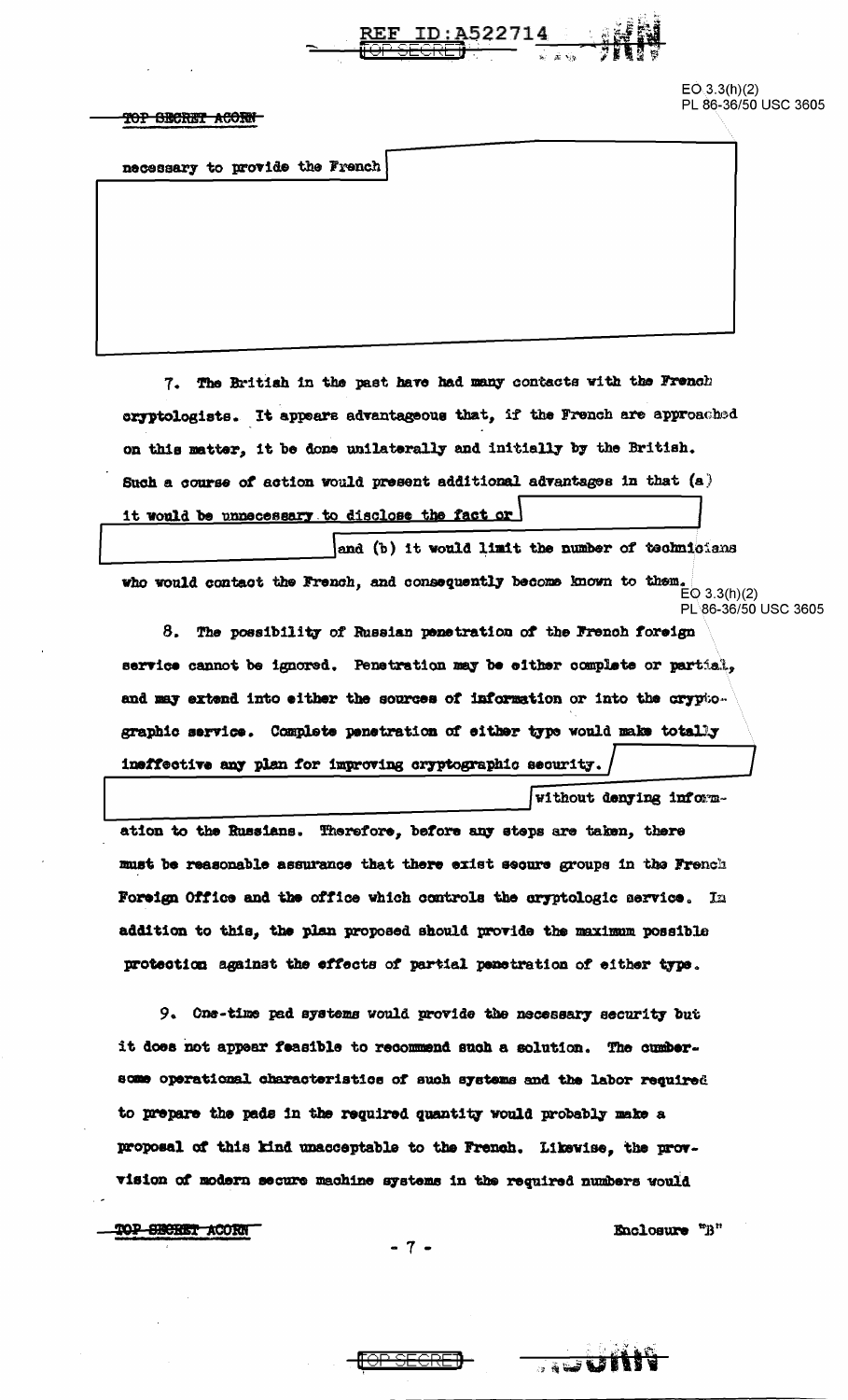#### ACORN TOP SECRES

probably be beyond the physical capecity of the French government at this time. Nor can the United States undertake the supplying of materials on the scale which would be required.

REF ID: A522714 OADN

10. The plan proposed in Enclosure "A" represents a reasonsble compromise which will provide adequate cryptographic security for the highest level diplomatic communications and a degree of security for those of lower level which will, if properly used, effectively prevent the production of a significant enount of communication intelligence therefrom.

TOP SECRET ACORN

AGU

**FOR SEGRE**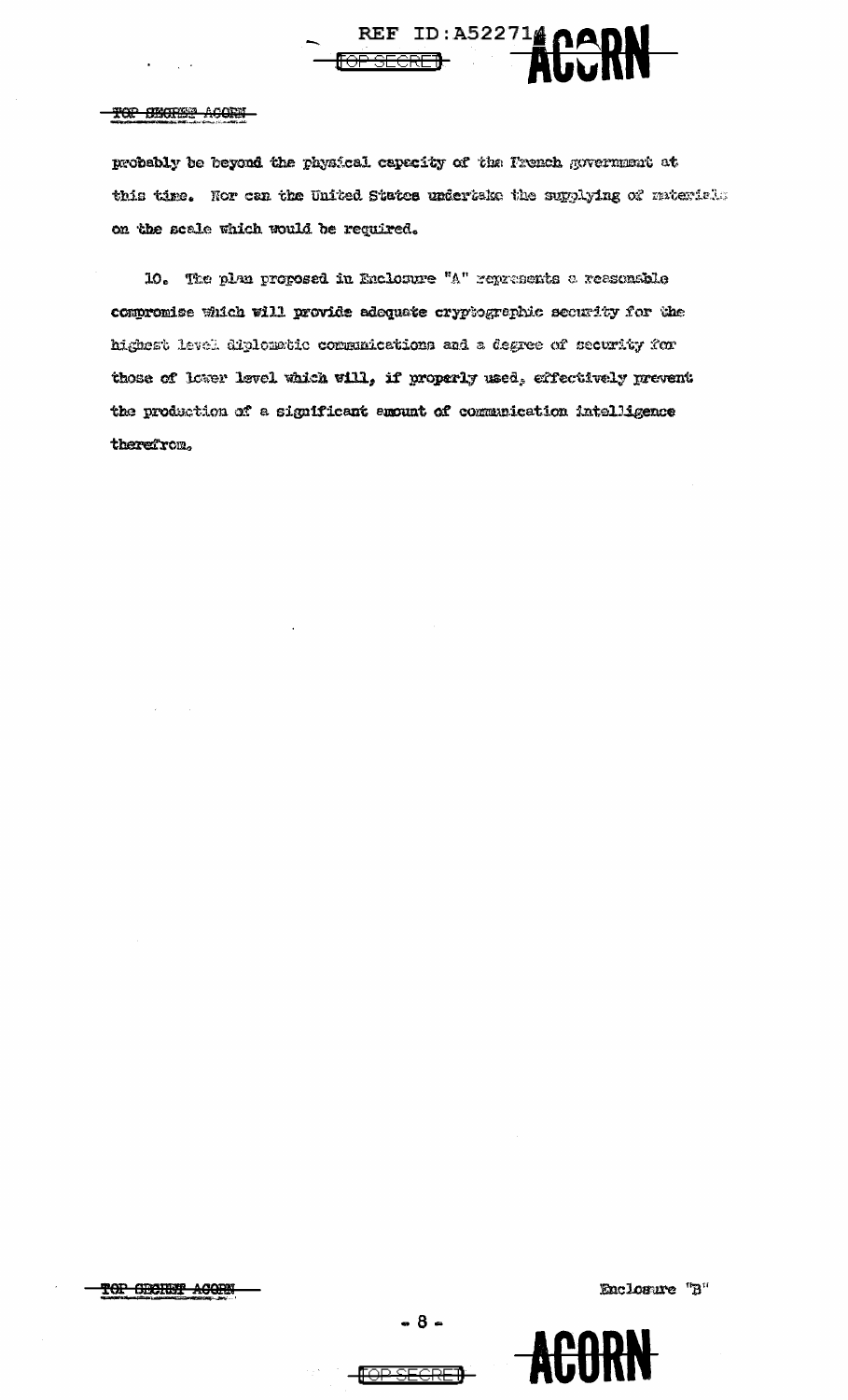

### MEMORANDUM FOR THE CHAIRMAN, LSIB:

Subject: The Insecurity of French Diplomatic Ciphers.

In accordance with Paragraph  $7(c)$  of SB/763, the plan which AFSA has worked out is embodied in finclosure A hereto and is forwarded in advance of the conference to be held early in 1951, as proposed in the paragraph of reference.

2. a. It should be noted that Enclosure A is responsive to SB/783 and is therefore confined to the French diplomatio cipher security problem. However, as pointed out in Paragraph 1 of the Enclosure "B" to Enclosure A, it is clear that cipher insecurity permeates the entire area of French communications. including military, naval, and probably air communications as well as diplomatic. Therefore, even though the U.S. and the U. K. have already provided the French military authorities with secure cryptographic machines and systems (TYPEX) and are now considering providing them also with the CCM for the transmission *ot* international traffic dealing with Western Union and NATO affairs, the security of wholly intra-French military communications on related or purely national subjects will re= main seriously inadequate and thus will jeopardize the security of NATO, purely U.S., purely U.K., and U. S.-U. K. communications. Hence, it is clearly insufficient to overhaul French diplomatic cryptography, and the security problem must be resolved in raspect to French cryptographic systems in all areas, military,

Enclosure "B"

TOP SECRET